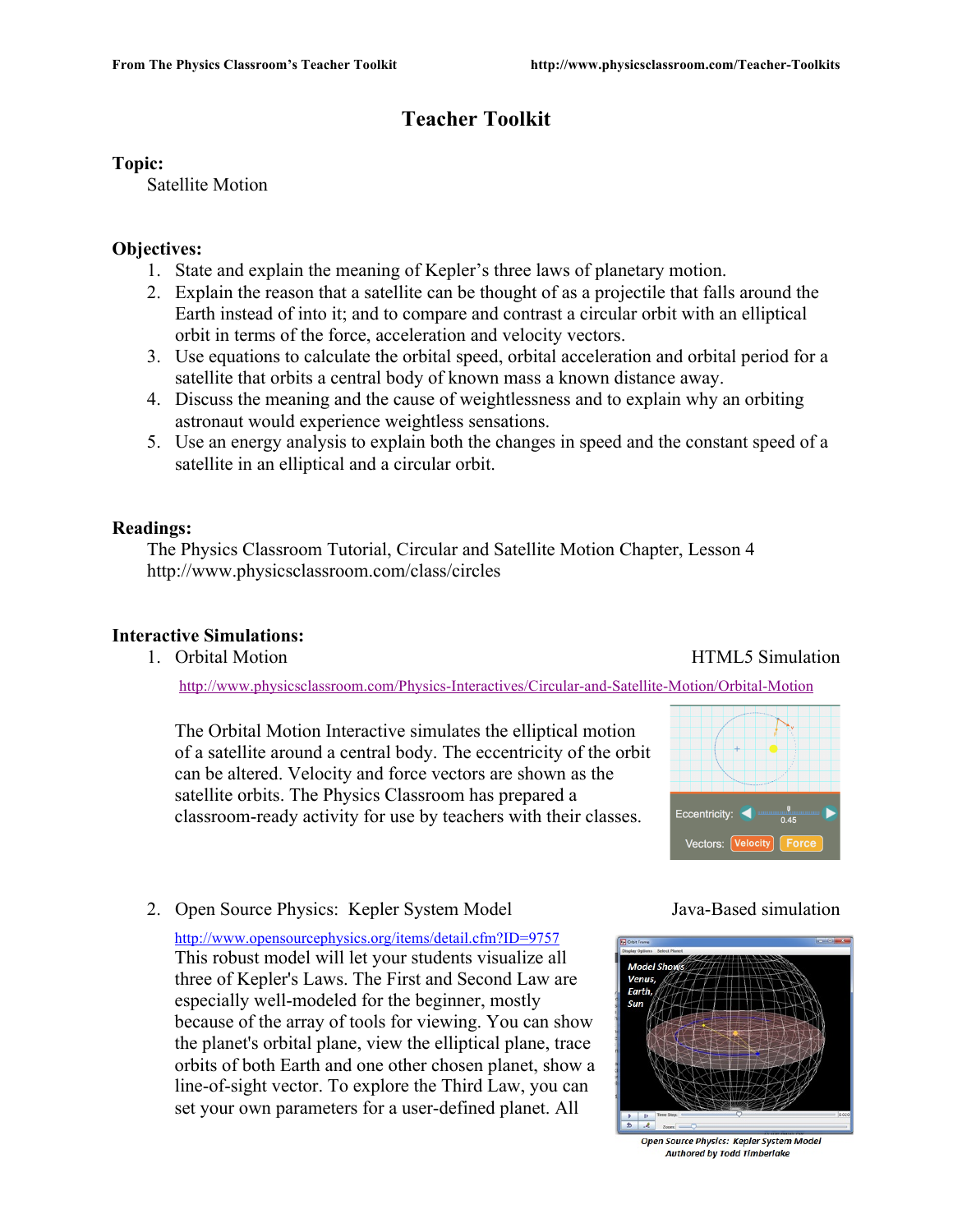the computational data was taken from the National Space Science Data Center's fact sheets. The model provides two windows -- one simulates the Sun with Earth and one other planet orbiting; the second shows the view of Sun and Planet against the background stars as see from Earth.

### 3. Open Source Physics: Newton's Mountain Model HTML Simulation

http://www.opensourcephysics.org/items/detail.cfm?ID=13106 As Newton pondered, what would happen if you launched a projectile from a VERY tall mountain on Earth? This HTML sim lets you explore the idea of Newton's Mountain. The model is based on the diagram taken from Newton's "A Treatise on the System of the World", found in the Principia. Newton concluded that a projectile launched horizontally with sufficient speed would orbit Earth, rather than crashing back to the surface. You can set initial speed and launch angle, allow the projectile to pass through Earth, or designate Earth as a point mass.



#### http://www.physicsclassroom.com/Physics-Interactives/Circular-and-Satellite-Motion/The-Elevator-Ride

 The Elevator Ride Interactive is a simulation depicting the forces acting upon an elevator rider while ascending and descending. The emphasis on the Interactive is on communicating the sensations of *weightlessness* and *weightiness* experienced by a rider. The Physics Classroom has prepared a classroom-ready activity for use by teachers with their students.

#### **Background Information on Space Flight**

1. NASA Jet Propulsion Lab: The Basics of Space Flight Online Textbook http://www2.jpl.nasa.gov/basics/bsf1-1.php

For teachers wanting a deep dive into the fundamentals of space exploration, this is your resource. Packaged by NASA's Jet Propulsion Lab, this guide for non-physicists covers reference frames, the physics of gravity and planetary orbits, technologies, instrumentation, navigation, spacecraft design, and flight operations from takeoff to encounter.

#### 4. Elevator Ride **HTML5** Simulation

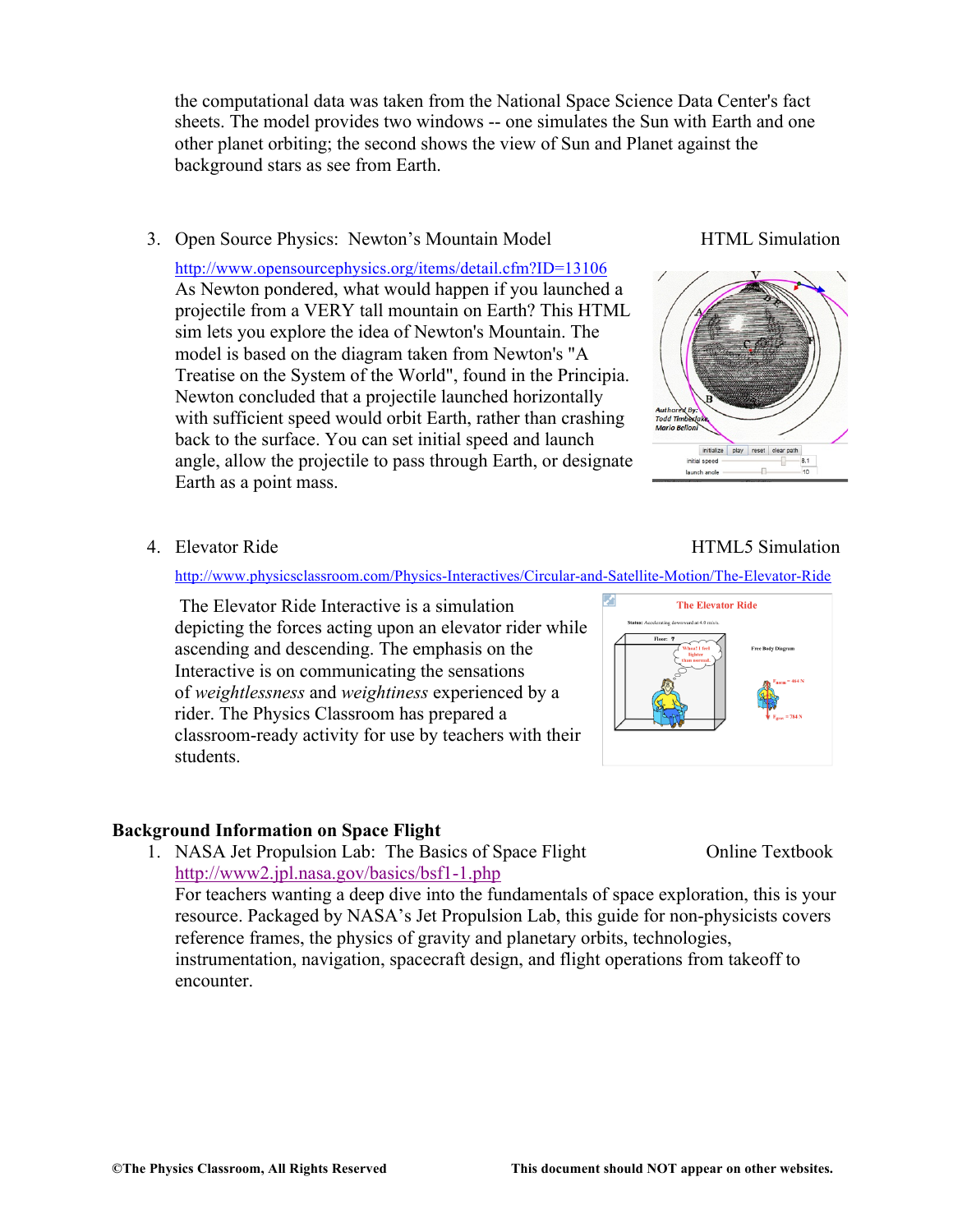## **Video:**

1. The History Channel – The Universe: Gravity

## http://www.history.com/shows/the-universe/videos/the-universe-gravity

There's lots of video out there dealing with gravity, with lots of grievously wrong information flying around! This wellproduced 45-minute video from The History Channel goes at the top of our list for these reasons: 1) It's not juvenile, but comprehensible for high school, 2) Noted scientists present the information in an engaging way, 3) Videography is beautiful, and 4) It knits together concepts of



Newtonian gravitation, spacetime curvature, g forces, microgravity, and relationship of gravity and energy. Teachers: Don't let the first 5 minutes fool you - the video quickly escalates to a level appropriate for physics students.

2. Gravity Visualized 10-minute YouTube Video

#### https://www.youtube.com/watch?v=MTY1Kje0yLg

How can you build a cheap model to help students visual  $\sim$  1. The manufacture of  $\sim$  2. Easy... model. Did you know you can also use it to model the Roche Limit and the tides? Here's a link to the materials list you need:

Lab Materials List (Scroll to middle of page!)



3. Veritasium: Why Are Astronauts Weightless? 4-minute Video

https://www.youtube.com/watch?v=iQOHRKKNNLQ Physicist Derek Muller again packs a lot of punch with this short video that debunks the myth that astronauts in the ISS are in a zero-gravity environment. As he explains, the space station orbits Earth at 400 km above the surface, so it is subject to the Law of Universal Gravitation (in other words, it is pulled toward Earth by gravity). The sensation of weightlessness is actually free fall! So why doesn't the ISS crash into Earth? It's traveling at an orbital

velocity of 28,000 km/hr, so as it falls, the Earth curves away from it.

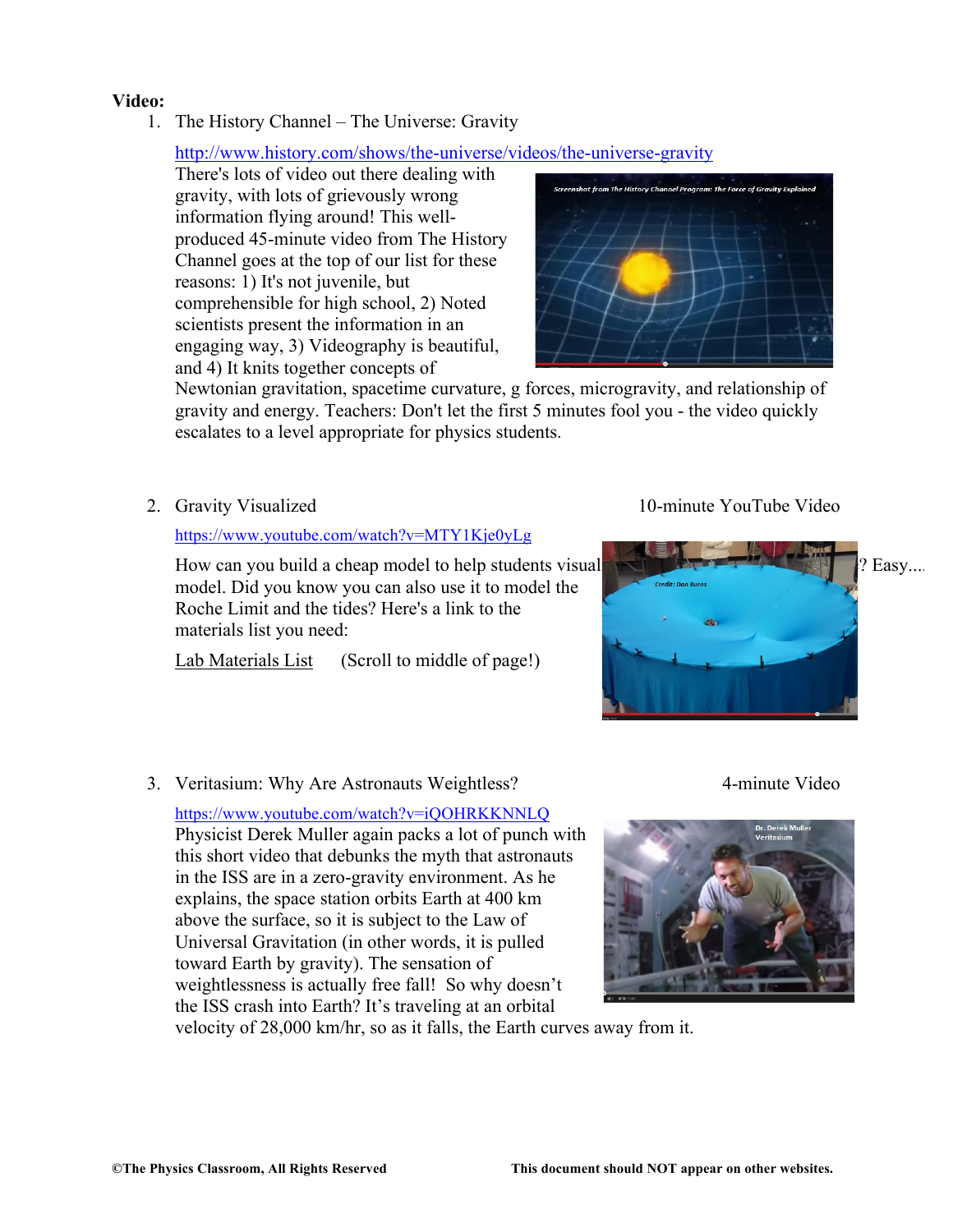### **Animations:**

The following animations from the free and open source "Physlet Physics" on the ComPADRE Digital Library. Physlets were designed to support introductory physics courses by promoting modeling, interactive exploration, and problem-solving. A special thanks to Physlet creator/developers Wolfgang Christian and Mario Belloni.

1. Physlet Physics Illustration 12.1: Projectile and Satellite Orbits

http://www.compadre.org/Physlets/mechanics/illustration12\_1.cfm

Newton, in his consideration of gravity, realized that any projectile launched from the surface of Earth is, in a sense, an Earth satellite (if only for a short time). This interactive animation lets you change the launch speed of a projectile fired from a VERY tall imaginary building on Earth (simulating Newton's Mountain idea). *The takeaway: Low initial velocity results in the object falling back to Earth; at a higher particular launch speed the ball will orbit Earth; at a much higher launch speed the ball will move so fast it will escape Earth's gravitational attraction and never return to its starting point.* 

Illustration 12.1: Projectile and Satellite Orbit:



2. Physlet Physics Illustration 12.3: Circular and Noncircular Motion

http://www.compadre.org/Physlets/mechanics/illustration12\_3.cfm A green planet orbits an orange star in two animations – one depicting uniform circular motion (circular orbit) and the other showing an elliptical orbit. The velocity vector is shown in blue and the acceleration vector in red. *Takeaways: Acceleration in the elliptical orbit is far greater as the planet approaches its perihelion. Second, if there are no other planets or stars nearby, the acceleration of the planet is directed exactly toward the star whether the orbital motion is uniform or not.* 



3. Physlet Physics Illustration 12.2: Orbits and Planetary Mass

http://www.compadre.org/Physlets/mechanics/illustration12\_2.cfm

This animation closely resembles the Sun/Jupiter system. You can choose a mass ratio of 1000:1, 100:1, 10:1, 2:1, and 1:1. The screenshot shows 10:1. Kepler's First Law tells us that the orbit of every planet is an ellipse with the Sun at one of the two foci. But how large does the mass of the Sun have to be to achieve this idealized planetary motion? And what happens to the kinetic energy of the system as a function of time?

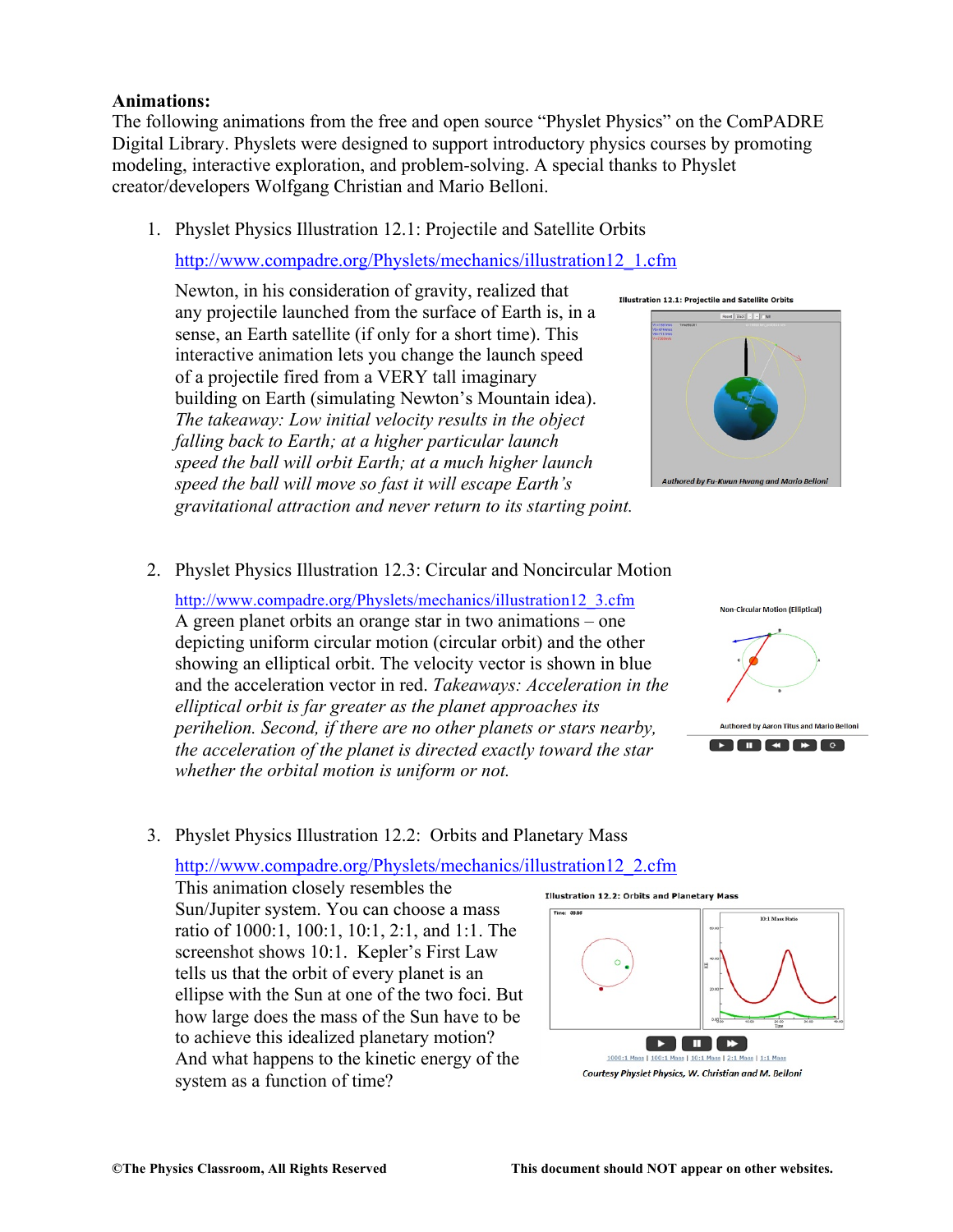4. Physlet Physics Illustration 12.5: Kepler's Second Law

http://www.compadre.org/Physlets/mechanics/illustration12\_5.cfm

Kepler's Second Law states that planets sweep out equal areas in their orbits in equal times. This animation displays total area swept out per unit of time. Ask students to choose any time increment (2 years, 3 years, 5 years) and watch the planet sweep out equal areas even though its orbital path is not uniform (it's elliptical).



5. Physlet Physics Exploration 12:1: Different Initial position or Velocity for Planetary Orbits

http://www.compadre.org/Physlets/mechanics/ex12\_1.cfm

This exploration with pdf student worksheet shows 10 identical planets orbiting a star. You can change initial position or initial velocity of the planets and watch what happens to the orbits. *Takeaways: If the initial velocity is too low, the inner planets will collide with the star. As you increase the initial velocity, the orbits become more uniform (circular). But there's a tipping point where a too-high initial velocity can send planets shooting off into space, escaping the star's gravitation.* 



6. Physlet Physics Illustration 12.6: Heliocentric vs. Geocentric

http://www.compadre.org/Physlets/mechanics/illustration12\_6.cfm

The motion of the planets as seen from the reference frame of the Sun is pretty simple. But from the perspective of each individual planet (the geocentric reference frame), it gets complicated. This animation explores both reference frames for a system involving a star, an inner planet, and an outer planet. *Takeaway: Students will gain appreciation of how difficult* 

Illustration 12.6: Heliocentric vs. Geocentric



*it must've been for early astronomers to figure out that the planets revolved around the Sun. It also prepares learners to understand that it's impossible to describe astronomical motion unless you first decide upon a frame of reference.*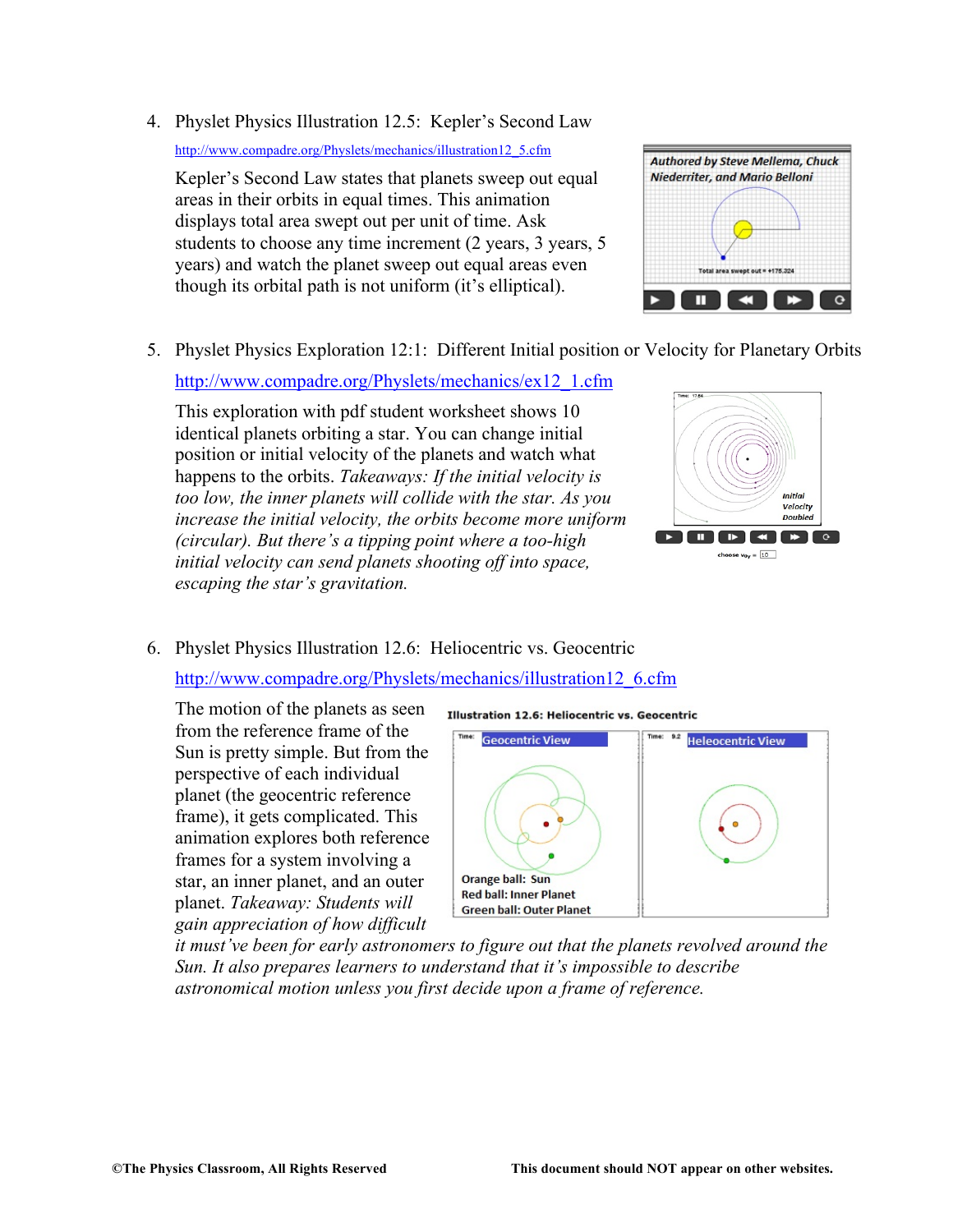### **Labs and Investigations:**

- 1. The Physics Classroom, The Laboratory, Satellite Motion Simulation Students explore circular and elliptical motion of satellites and compare and contrast the direction and magnitude of the force and velocity vector for these two types of orbits.
- 2. The Physics Classroom, The Laboratory, The Law of Harmonies Analysis Students are provided data for the orbital radius (in a.u. units) and orbital period (in Earth-year units) for the planets and analyze the data to provide evidence for Kepler's third law of planetary motion.
- 3. The Physics Classroom, The Laboratory, Jupiter's Moons Analysis Students analyze orbital period and orbital radius data for several moons of Jupiter in order to determine if Kepler's third law of planetary motion also apply to satellites in general.
- 3. The Physics Classroom, The Laboratory, Mass of Saturn Analysis Students use Kepler's third law and orbital data for the moons of Saturn in order to determine the mass of Saturn.
- 3. The Physics Classroom, The Laboratory, The Mini Drop Lab Students use a force scale and a 1-kg mass to explore the strength of the upward force on an object as it free falls and as it is brought to a stop after free fall.

Link: http://www.physicsclassroom.com/lab - circ

#### **Video Analysis Exercise:**

1. Tracker Video Analysis: Angry Birds in Space Multimedia Resource http://www.opensourcephysics.org/items/detail.cfm?ID=11788

What type of force is exerted on Angry Birds in Space? This resource set explores the physics behind the video game designed by Rovio, makers of Angry Birds. The package includes zip files of Angry Birds in Space video clips and Tracker files that allow you to perform precise video analysis of the motion. Also included is the blog entry that goes with this topic, a video, and a link to download and run the free Tracker analysis tool. Even if you can't access Java in computer lab, author Rhett Allain's pdf document gives you all the background you need to set it up yourself in the classroom.

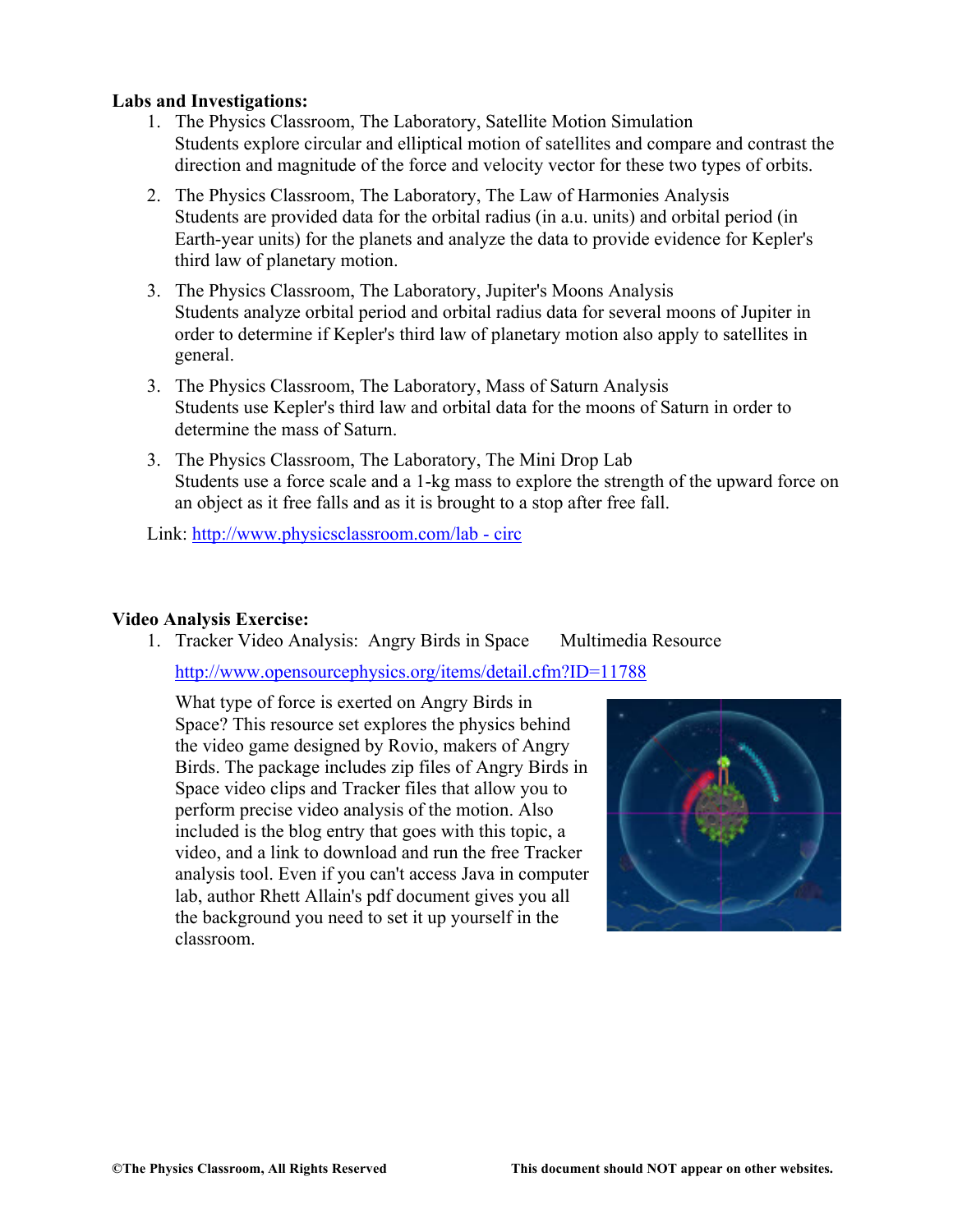#### **Elsewhere on the Web**

1. Classroom Lesson Module: Give Me A Boost – Gravity Assist Blended Lesson

http://www.messenger-education.org/teachers/Modules/Lessons/MissionDesign\_G9-12\_L2.pdf

The idea behind a gravity assist is to use a planet's gravity and direction of motion -- plus the conservation laws of physics -- to change a spacecraft's speed and direction. This exceptional lesson module from NASA's Messenger Outreach Project explores gravity assist in several ways: 1) As a design technique used to save fuel, 2) A way to let students explore how physical conservation laws apply to planetary motions, 3) A set of authentic problems that require math and physics



to investigate angular momentum, elastic collision, gravitation, and conservation of energy. You'll find a detailed lesson that provides turn-key student information guides, assessments with answer key, a Gravity Assist Model, content support for teachers, and lovely images. Allow 2-3 class periods*. Meets numerous NGSS Science & Engineering Practices. Allow two full class periods.*

#### **Minds On Physics Internet Modules:**

The Minds On Physics Internet Modules are a collection of interactive questioning modules that target a student's conceptual understanding. Each question is accompanied by detailed help that addresses the various components of the question.

- 1. Circular Motion and Gravitation, Ass't CG8 Satellite Motion
- 2. Circular Motion and Gravitation, Ass't CG9 Weightlessness
- 3. Circular Motion and Gravitation, Ass't CG10 Kepler's Laws of Planetary Motion

Link: http://www.physicsclassroom.com/mop

#### **Concept Building Exercises:**

- 1. The Curriculum Corner, Circular Motion and Gravitation, Satellite Motion
- 2. The Curriculum Corner, Circular Motion and Gravitation, Weightlessness
- 3. The Curriculum Corner, Circular Motion and Gravitation, Kepler's Laws of Planetary Motion

Link: http://www.physicsclassroom.com/curriculum/circles

#### **Problem-Solving Exercises:**

1. The Calculator Pad, Circular Motion and Gravitation Section, Problems #19 - #27 Link: http://www.physicsclassroom.com/calcpad/circgrav/problems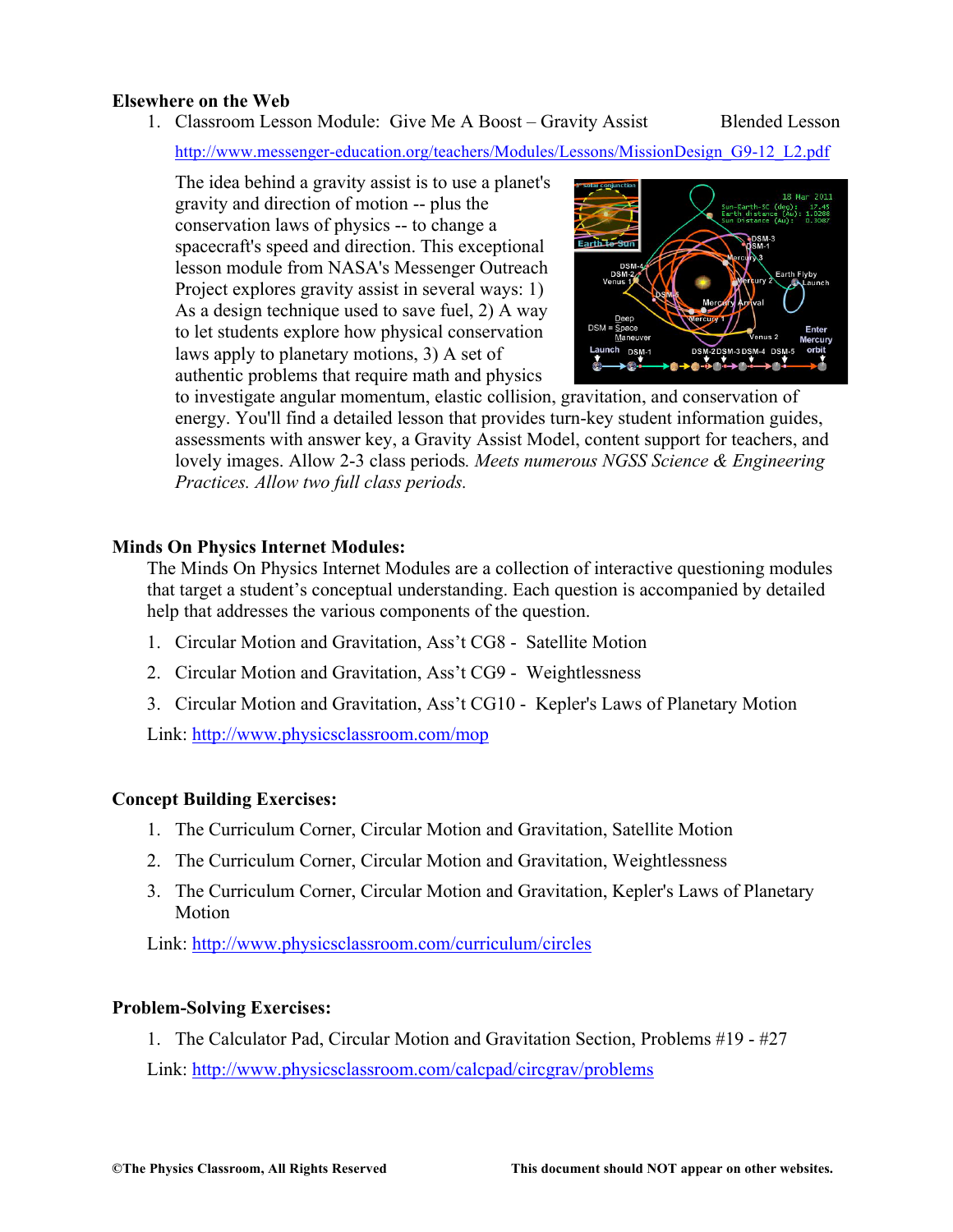### **Science Reasoning Activities:**

1. Kepler's Law of Harmonies

Link: http://www.physicsclassroom.com/reasoning/circularmotion

### **Common Misconceptions**

1. Satellites as Projectiles

Students at first find it difficult to believe that artificial satellites are projectiles. They figure that there must be a force other than gravity acting upon them. While such satellites may on occasion use thrust to fine-tune their orbits, they are essentially projectiles that fall towards the Earth relative to their inertial path without ever getting any closer to the earth. When provided the logic behind this concept, they tend to buy in to the essential nature of satellite motion.

2. Causes of Weightlessness

Ask a student why astronauts feel weightless and you will undoubtedly hear the response that there is no gravity acting upon them. A good deal of poor word choice for numerous years has likely contributed to this misconception. References to "microgravity" and "zero-gravity" may not be the best choice of terms to describe the gravitational conditions of orbiting astronauts as students assign different meaning to these terms as was intended by those who use them. The result is often some very strong conceptions about what is meant by weightlessness. It is important to explain to students that weightlessness does not result when there is no gravity force but rather results when the only force present is the gravity force.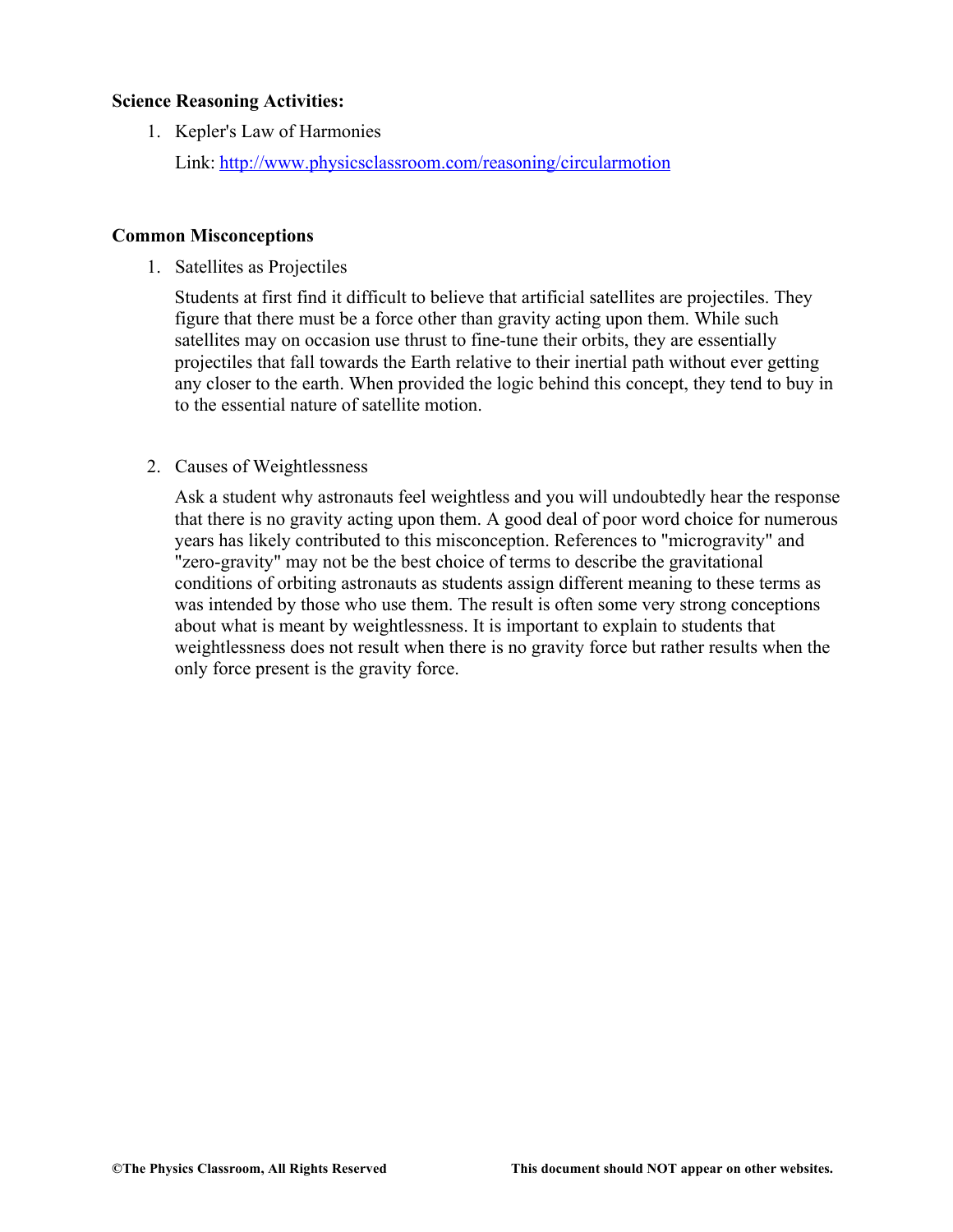## **Standards:**

- **A. Next Generation Science Standards (NGSS) Grades 9-12 Performance Expectations – High School Physical Science**
	- **• Forces and Motion HS-PS2-4**: Use mathematical representations of Newton's Law of Gravitation to describe and predict the gravitational forces between objects.
	- **• Forces and Motion HS-PS2-2**: Use mathematical representations to support the claim that the total momentum of a system of objects is conserved when there is no net force on the system.
	- **• Energy HS-PS3-1**: Create a computational model to calculate the change in the energy of one component in a system when the change in energy of the other component(s) and energy flows in and out of the system are known.

## **Disciplinary Core Ideas – High School Physical Science**

- **• Forces and Motion-Types of Interactions HS-PS2.B.i** Newton's Law of Universal Gravitation and Coulomb's Law provide the mathematical models to describe and predict the effects of gravitational and electrostatic forces between objects.
- **• Forces and Motion-Types of Interactions HS-PS2.B.ii** Forces at a distance are explained by fields (gravitational, electric, and magnetic) permeating space that can transfer energy through space. Magnets or electric currents cause magnetic fields; electric charges or changing magnetic fields cause electric fields.
- **• Forces and Motion HS-PS2.A.ii** Momentum is defined for a particular frame of reference; it is the mass times the velocity of the object.
- **• Forces and Motion HS-PS2.A.iii** If a system interacts with objects outside itself, the total momentum of the system can change; however, any such change is balanced by the changes in the momentum of objects outside the system.
- **• Conservation of Energy HS-PS3.B.i** Conservation of energy means that the total change of energy in any system is always equal to the total energy transferred into or out of the system.
- **• Conservation of Energy HS-PS3.B.ii** Mathematical expressions, which quantify how the stored energy in a system depends on its configuration and how kinetic energy depends on mass and speed, allow the concept of conservation of energy to be used to predict and describe system behavior.
- **• Relationship Between Energy and Forces HS-PS3.C.i** When two objects interacting through a field change relative position, the energy stored in the field is changed.

#### **NGSS Engineering and Technology Standards (ETS)**

**• High School-ETS1.A.i** When evaluating solutions it is important to take into account a range of constraints including cost, safety, reliability, and aesthetics and to consider social, cultural, and environmental impacts.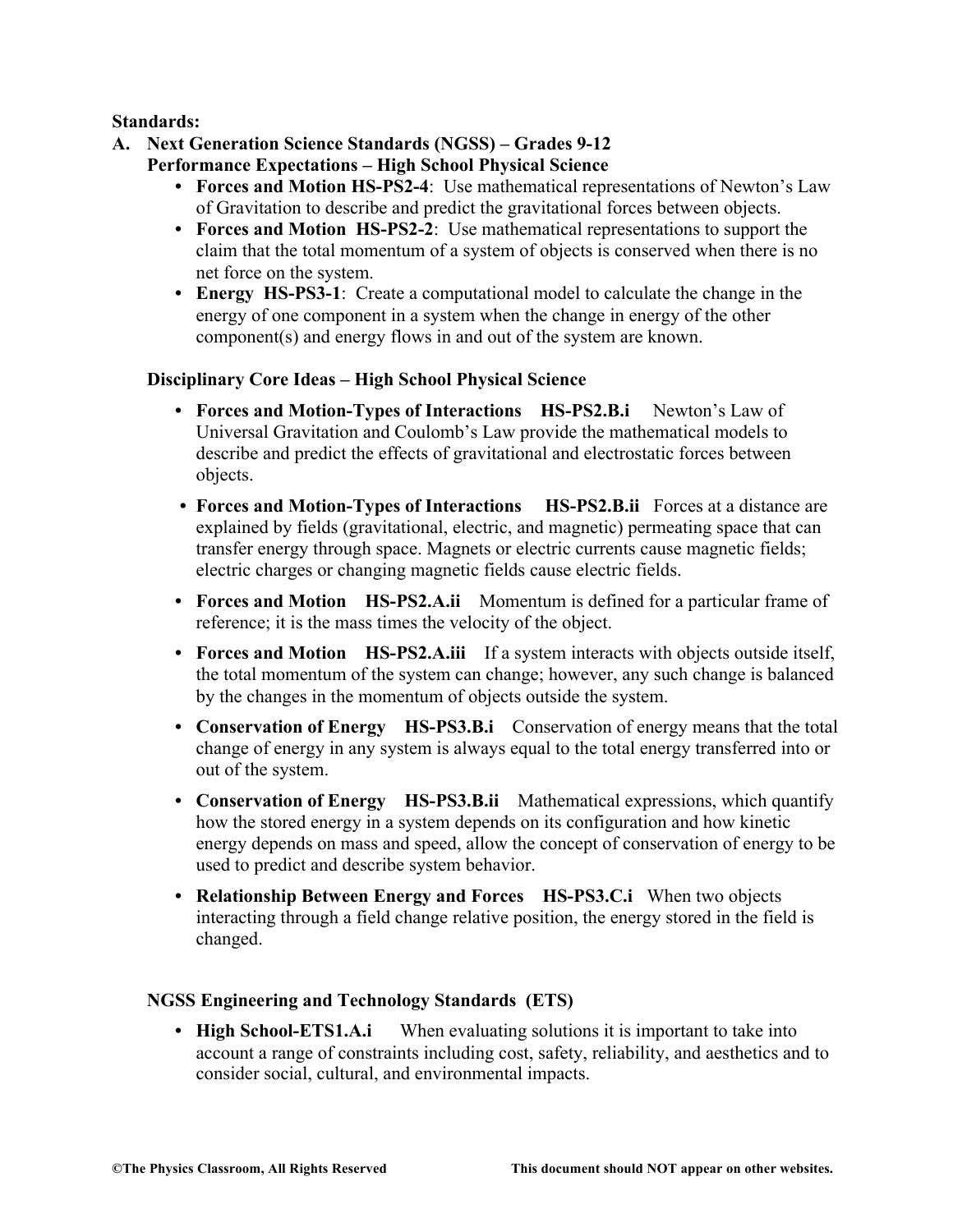• **High School-ETS1.A.ii** Both physical models and computers can be used in various ways to aid in the engineering design process. Computers are useful for a variety of purposes, such as running simulations to test different ways of solving a problem or to see which one is most efficient or economical; and in making a persuasive presentation to a client about how a given design will meet his or her needs.

## **Crosscutting Concepts**

## **Scale, Proportion, and Quantity**

**•** High School: The significance of a phenomenon is dependent on the scale, proportion, and quantity at which it occurs.

#### **Systems and System Models**

- High School: When investigating or describing a system, the boundaries and initial conditions of the system need to be defined and their inputs and outputs analyzed and described using models.
- **•** High School: Models can be used to predict the behavior of a system, but these predictions have limited precision and reliability due to the assumptions and approximations inherent in models.

## **Nature of Science: Order & Consistency in Natural Systems**

- **•** High School: Scientific knowledge is based on the assumption that natural laws operate today as they did in the past and they will continue to do so in the future.
- **•** High School: Science assumes the universe is a vast single system in which basic laws are consistent.
- High School: Science assumes that objects and events in natural systems occur in consistent patterns that are understandable through measurement and observation.

## **Science and Engineering Practices**

## **Practice #1: Analyzing and Interpreting Data**

**•** High School: Analyze data using tools, technologies, and/or models (e.g., computational, mathematical) in order to make valid and reliable scientific claims

## **Practice #2: Developing and Using Models**

- **•** High School: Develop and use a model based on evidence to illustrate the relationships between systems or between components of a system. *(Strong alignment)*
- **•** High School: Use a model to provide mechanistic accounts of phenomena. *(Strong alignment)*

## **Practice #3: Planning and Carrying Out Investigations**

**•** High School: Plan and conduct an investigation individually and collaboratively to produce data to serve as the basis for evidence.

## **Practice #4: Constructing Explanations**

**•** High School: Construct an explanation based on valid and reliable evidence obtained from a variety of sources (including students' own investigations, models, theories,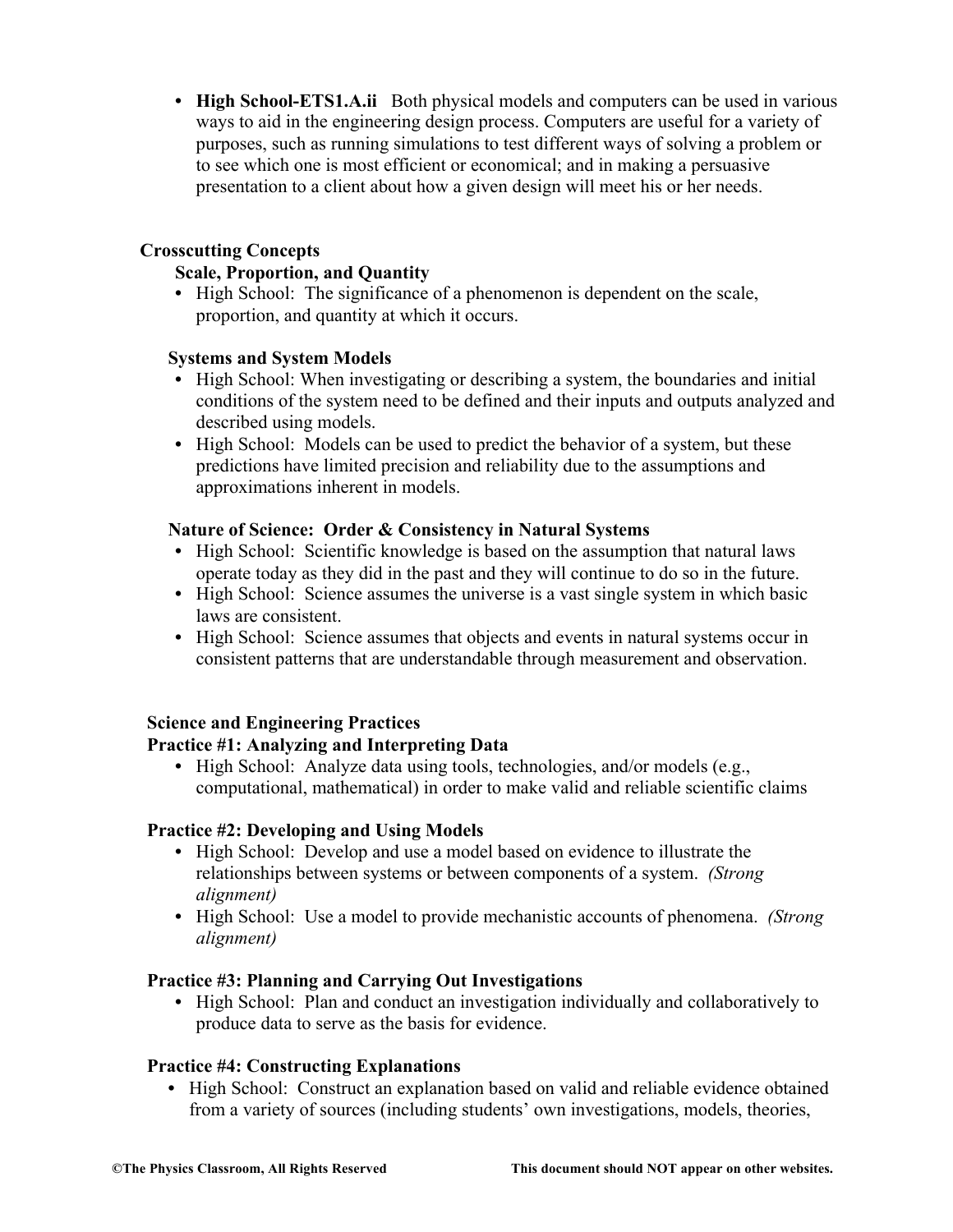simulations) and the assumption that theories and laws that describe the natural world operate today as they did in the past and will continue to do so in the future.

## **Practice #5: Using Mathematics and Computational Thinking**

- **•** High School: Create or revise a computational model or simulation of a phenomenon, process, or system. *(Strong alignment)*
- High School: Use mathematical representations of phenomena or design solutions to describe and/or support claims and/or explanations. *(Strong alignment)*

## **B. Common Core Standards for Mathematics (CC) – Grades 9-12**

## **Standards for Mathematical Practice:**

- Reason abstractly and quantitatively
- **•** Model with mathematics
- **•** Make sense of problems and persevere in solving them

## **Quantities**

**• High School N-Q.1**: Use units as a way to understand problems and to guide the solution of multi-step problems; choose and interpret units consistently in formulas; choose and interpret the scale and the origin in graphs and data displays.

## **Algebra**

- **• High School A-SSE.1**. Interpret parts of an expression, such as terms, factors, and coefficients.
- **High School A-SSE.2** Use the structure of an expression to identify ways to rewrite it.
- **High School A-CED.2** Create equations in two or more variables to represent relationships between quantities
- **High School A-CED.4** Rearrange formulas to highlight a quantity of interest, using the same reasoning as in solving equations.

## **Functions**

- **High School F-IF.4** For a function that models a relationship between two quantities, interpret key features of graphs and tables in terms of the quantities, and sketch graphs showing key features given a verbal description of the relationship.
- **• High School F-IF.6** Calculate and interpret the average rate of change of a function (presented symbolically or as a table) over a specified interval. Estimate the rate of change from a graph.

## **Linear, Quadratic, and Exponential Models**

- **High School F-LE.1.b** Recognize situations in which one quantity changes at a constant rate per unit interval relative to another.
- **High School F-LE.5** Interpret the parameters in a linear or exponential function in terms of a context.